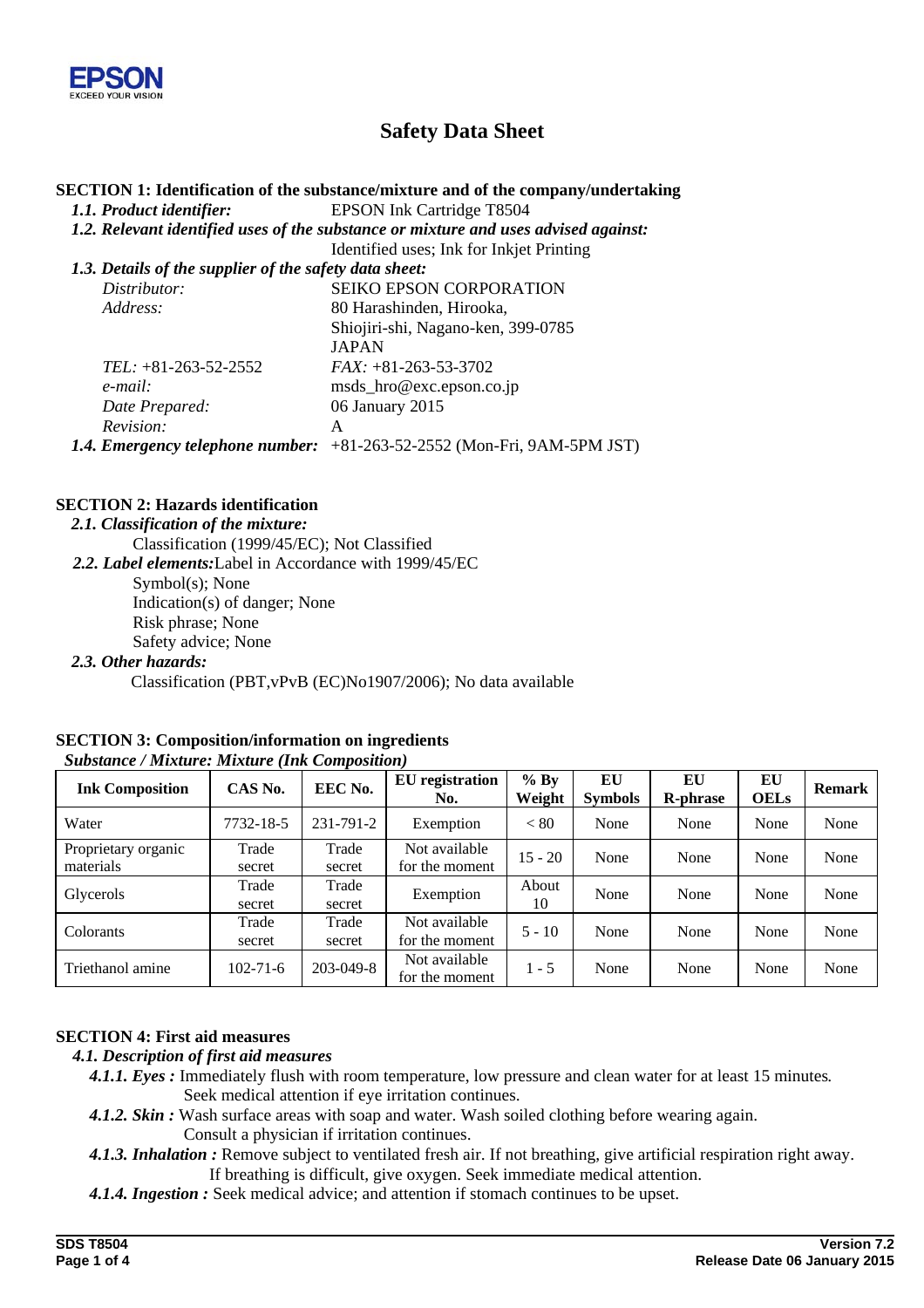

- *4.2. Most important symptoms and effects, both acute and delayed:*
	- Skin:Ink contact with skin may cause irritation, swelling or redness.
- *4.3. Indication of any immediate medical attention and special treatment needed:* Not necessary

## **SECTION 5: Fire-fighting measures**

## *5.1. Extinguishing Media*

- *5.1.1.Suitable extinguishing media:* Dry chemical , carbon dioxide or water.
- *5.1.2.Unsuitable extinguishing media:* None
- *5.2. Special hazards arising from the substance or mixture:* None
- *5.3. Advice for firefighters:* No special fire fighting procedures are required other than breathing apparatus. No special explosion hazards are known.

## **SECTION 6: Accidental release measures**

## *6.1. Personal precautions, protective equipment and emergency procedures*

*6.1.1. For non-emergency personnel:* Eye or Skin protection required during clean-up. Use proper ventilation. *6.1.2. For emergency responders:* None

*6.2. Environmental precautions:* Do not release to sewer, surface- or ground-water.

## *6.3. Methods and material for containment and cleaning up*

*6.3.1. Advice on how to contain a spill:* Use sponges to wipe-up ink.

*6.3.2. Advice how to clean-up a spill:* Rinse area with damp cloth.Place waste in closed container for disposal. Wash hands with soap and water.

*6.3.3. Any other information:* Do not dispose of waste to the sewer.

*6.4. Reference to other sections:* None

## **SECTION 7: Handling and storage**

*7.1. Precautions for safe handling* 

*7.1.1. Recommendations:* Keep out of reach of children and do not drink ink. Do not dismantle cartridge.

## *7.1.2. Advice on general occupational hygiene:*

Avoid contact with eyes or clothing. In the case of skin contact, wash with soap and water.

## *7.2. Conditions for safe storage, including any incompatibilities:*

Do not store the cartridge in high or freezing temperatures. Keep the cartridge out of direct sunlight. Do not store the cartridge with oxidizing agents or explosives.

- Make sure the cartridge is dry before insertion into printer housing.
- *7.3. Specific end use(s):* Not specified

## **SECTION 8: Exposure controls/personal protection**

*8.1. Control parameters:* Not established

*8.2. Exposure Controls* 

*8.2.1. Appropriate engineering controls:* Proper ventilation, in prevention

## *8.2.2. Individual protection measures, such as personal protective equipment*

*8.2.2.1. Use of personal protective equipment:* 

Not required under suitable use as setting the cartridge on the printer.

- *8.2.2.2. Detailed specification on equipment to provide adequate and suitable protection*
- *(a) eye/face protection:* Not required under suitable use as setting the cartridge on the printer. *(b) skin protection: hand protection & others:* 
	- Not required under suitable use as setting the cartridge on the printer.
- *(c) respiratory protection:* Not required under suitable use as setting the cartridge on the printer.
- *(d) thermal hazards:* Not required under suitable use as setting the cartridge on the printer.
- *8.2.3. Environmental exposure controls:* Not established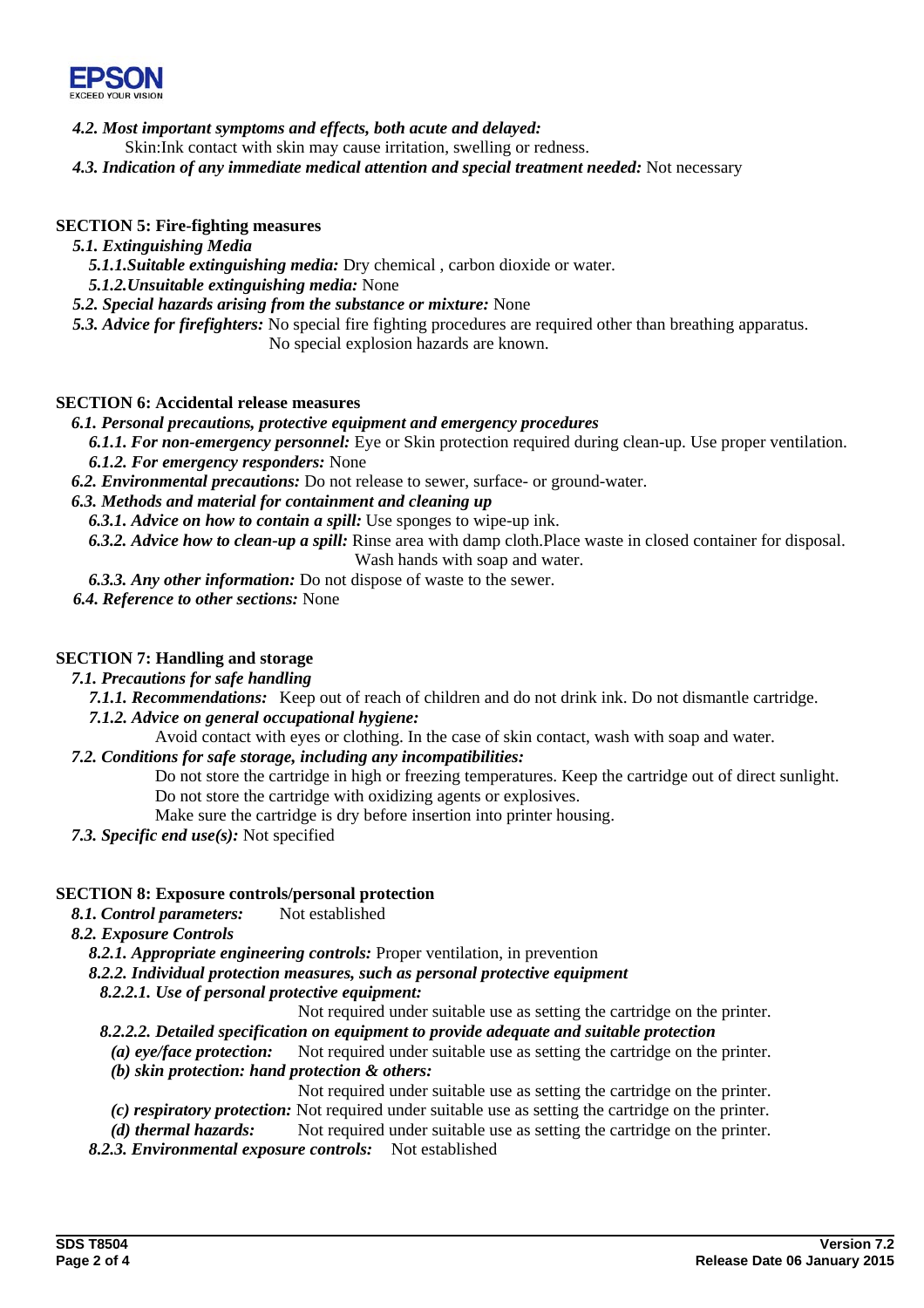

# **SECTION 9: Physical and chemical properties**<br>9.1. Information on basic physical and chemic

| 9.1. Information on basic physical and chemical properties:     |                                                   |
|-----------------------------------------------------------------|---------------------------------------------------|
| Appearance:                                                     | <b>Yellow Liquid</b>                              |
| Odour:                                                          | Slightly                                          |
| Odour threshold:                                                | No data available                                 |
| $pH$ :                                                          | $8.1 \sim 9.5$ at 20°C                            |
| Melting point / freezing point:                                 | No data available                                 |
| Initial boiling point and boiling range:                        | No data available                                 |
| Flash point:                                                    | Not detected until 100°C (Closed cup, ASTM D3278) |
| Evaporation rate:                                               | No data available                                 |
| Flammability (solid, gas):                                      | Not applicable (liquid)                           |
| Upper/lower flammability or explosive limits: No data available |                                                   |
| Vapor pressure:                                                 | No data available                                 |
| Vapor density:                                                  | No data available                                 |
| Relative density:                                               | about 1.06 at $20^{\circ}$ C                      |
| Solubility:                                                     | Soluble                                           |
| Partition coefficient: n-octanol/water:                         | No data available                                 |
| Auto-ignition temperature:                                      | No data available                                 |
| Decomposition temperature:                                      | No data available                                 |
| <i>Viscosity:</i>                                               | No data available                                 |
| <i>Explosive properties:</i>                                    | None                                              |
| Oxidizing properties:                                           | None                                              |
| 9.2. Other information:                                         | None                                              |

## **SECTION 10: Stability and reactivity**

| 10.1. Reactivity:                                         | Stable under normal temperature |
|-----------------------------------------------------------|---------------------------------|
| 10.2. Chemical stability:                                 | Stable under normal temperature |
| 10.3. Possibility of hazardous reactions:                 | None                            |
| 10.4. Conditions to avoid:                                | High and freezing temperatures  |
| 10.5. Incompatible materials:                             | Oxidizers and explosives        |
| 10.6. Hazardous decomposition products: No data available |                                 |

## **SECTION 11: Toxicological information**

## *11.1. Information on toxicological effects:*

| Acute toxicity:      | Not meet the criteria for classification according to EU Directive 1999/45/EC                            |
|----------------------|----------------------------------------------------------------------------------------------------------|
| <b>Irritation</b>    | <i>Eye:</i> Not meet the criteria for classification according to EU Directive 1999/45/EC                |
|                      | Skin: Not meet the criteria for classification according to EU Directive 1999/45/EC                      |
| Corrosivity:         | Not meet the criteria for classification according to EU Directive 1999/45/EC                            |
| <b>Sensitisation</b> | Skin: Not meet the criteria for classification according to EU Directive 1999/45/EC                      |
| Carcinogenicity:     | Not meet the criteria for classification according to EU Directive 1999/45/EC                            |
|                      | Not contain any substances listed in IARC Monographs (1,2A and 2B)                                       |
| Mutagenicity:        | Not meet the criteria for classification according to EU Directive 1999/45/EC                            |
|                      | Negative (Ames test)                                                                                     |
|                      | Toxicity for reproduction: Not meet the criteria for classification according to EU Directive 1999/45/EC |

## **SECTION 12: Ecological information**

| 12.1. Toxicity:                                                                       | No data available |  |
|---------------------------------------------------------------------------------------|-------------------|--|
| 12.2. Persistence and degradability: No data available                                |                   |  |
| 12.3. Bioaccumulative potential: No data available                                    |                   |  |
| 12.4. Mobility in soil:                                                               | No data available |  |
| 12.5. Results of PBT and vPvB assessment: Has not carried out PBT and vPvB assessment |                   |  |
| 12.6. Other adverse effects:                                                          | No data available |  |
|                                                                                       |                   |  |